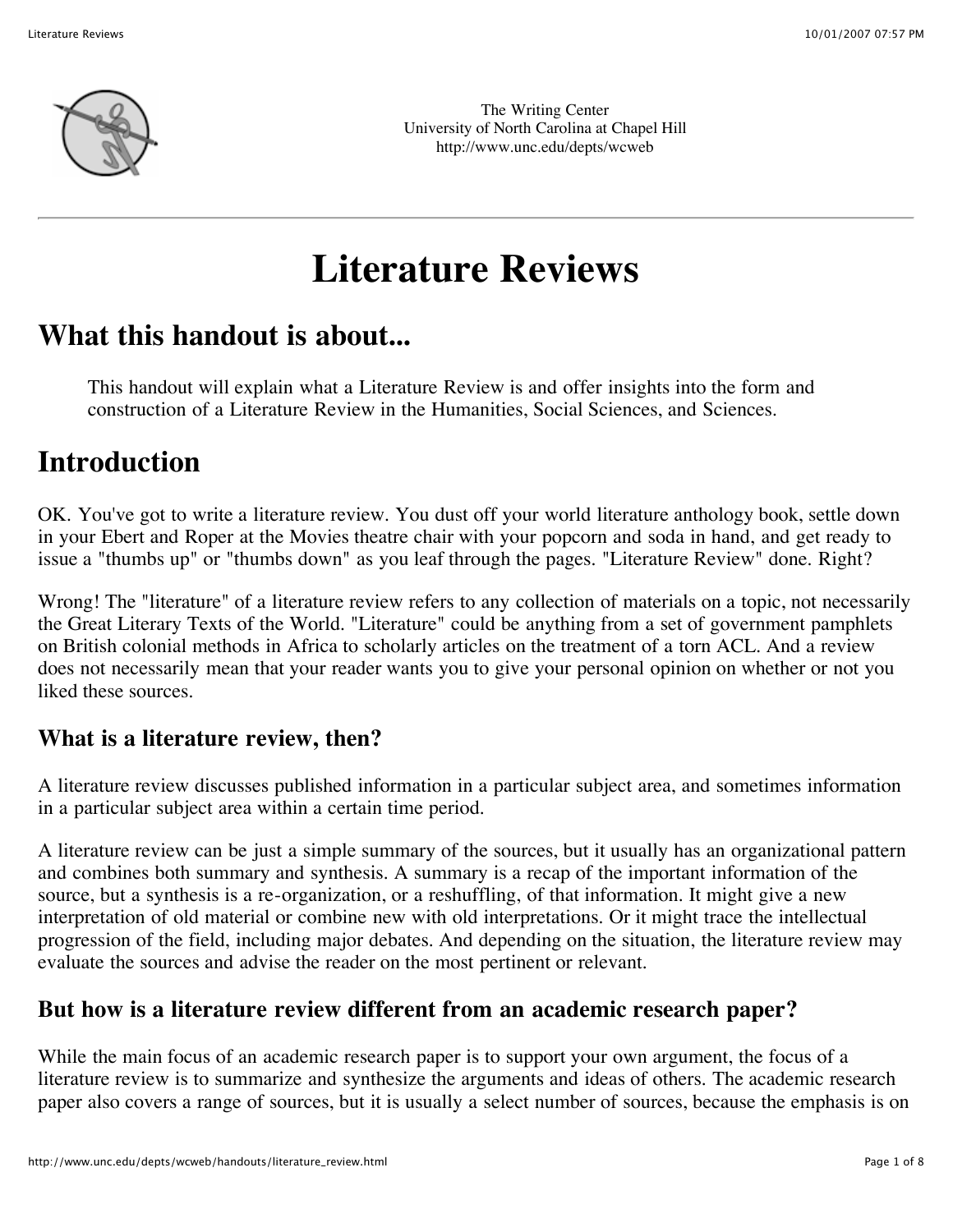the argument. Likewise, a literature review can also have an "argument," but it is not as important as covering a number of sources. In short, an academic research paper and a literature review contain some of the same elements. In fact, many academic research papers will contain a literature review section. But it is the aspect of the study (the argument or the sources) that is emphasized that determines what type of document it is.

### **Why do we write literature reviews?**

Literature reviews provide you with a handy guide to a particular topic. If you have limited time to conduct research, literature reviews can give you an overview or act as a stepping stone. For professionals, they are useful reports that keep them up to date with what is current in the field. For scholars, the depth and breadth of the literature review emphasizes the credibility of the writer in his or her field. Literature reviews also provide a solid background for a research paper's investigation. Comprehensive knowledge of the literature of the field is essential to most research papers.

### **Who writes these things, anyway?**

Literature reviews are written occasionally in the humanities, but mostly in the sciences and social sciences; in experiment and lab reports, they constitute a section of the paper. Sometimes a literature review is written as a paper in itself.

# **Let's get to it! What should I do before writing the literature review?**

# **Clarify**

If your assignment is not very specific, seek clarification from your instructor:

- Roughly how many sources should you include?
- What types of sources (books, journal articles, websites)?
- Should you summarize, synthesize, or critique your sources by discussing a common theme or issue?
- Should you evaluate your sources?
- Should you provide subheadings and other background information, such as definitions and/or a history?

# **Find models**

Look for other literature reviews in your area of interest or in the discipline and read them to get a sense of the types of themes you might want to look for in your own research or ways to organize your final review. You can simply put the word "review" in your search engine along with your other topic terms to find articles of this type on the Internet or in an electronic database. The bibliography or reference section of sources you've already read are also excellent entry points into your own research.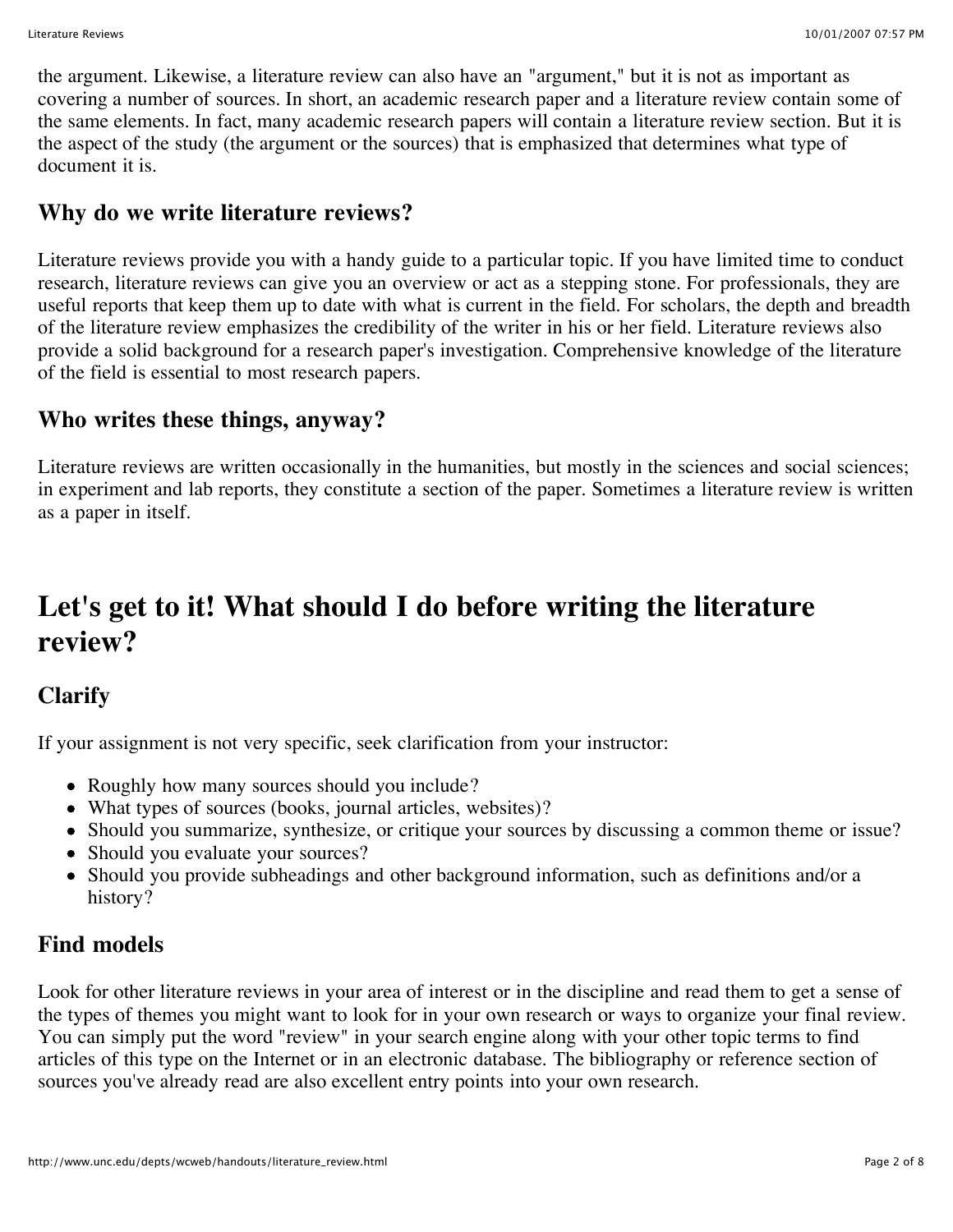# **Narrow your topic**

There are hundreds or even thousands of articles and books on most areas of study. The narrower your topic, the easier it will be to limit the number of sources you need to read in order to get a good survey of the material. Your instructor will probably not expect you to read everything that's out there on the topic, but you'll make your job easier if you first limit your scope.

And don't forget to tap into your professor's (or other professors') knowledge in the field. Ask your professor questions such as: "If you had to read only one book from the 70's on topic X, what would it be?" Questions such as this help you to find and determine quickly the most seminal pieces in the field.

### **Consider whether your sources are current**

Some disciplines require that you use information that is as current as possible. In the sciences, for instance, treatments for medical problems are constantly changing according to the latest studies. Information even two years old could be obsolete. However, if you are writing a review in the humanities, history, or social sciences, a survey of the history of the literature may be what is needed, because what is important is how perspectives have changed through the years or within a certain time period. Try sorting through some other current bibliographies or literature reviews in the field to get a sense of what your discipline expects. You can also use this method to consider what is "hot" and what is not.

# **Strategies for Writing the Literature Review:**

### **Find a focus**

A literature review, like a term paper, is usually organized around ideas, not the sources themselves as an annotated bibliography would be organized. This means that you will not just simply list your sources and go into detail about each one of them, one at a time. No. As you read widely but selectively in your topic area, consider instead what themes or issues connect your sources together. Do they present one or different solutions? Is there an aspect of the field that is missing? How well do they present the material and do they portray it according to an appropriate theory? Do they reveal a trend in the field? A raging debate? Pick one of these themes to focus the organization of your review.

### **Construct a working thesis statement**

Then use the focus you've found to construct a thesis statement. Yes! Literature reviews have thesis statements as well! However, your thesis statement will not necessarily argue for a position or an opinion; rather it will argue for a particular perspective on the material. Some sample thesis statements for literature reviews are as follows:

*The current trend in treatment for congestive heart failure combines surgery and medicine.*

*More and more cultural studies scholars are accepting popular media as a subject worthy of academic consideration.*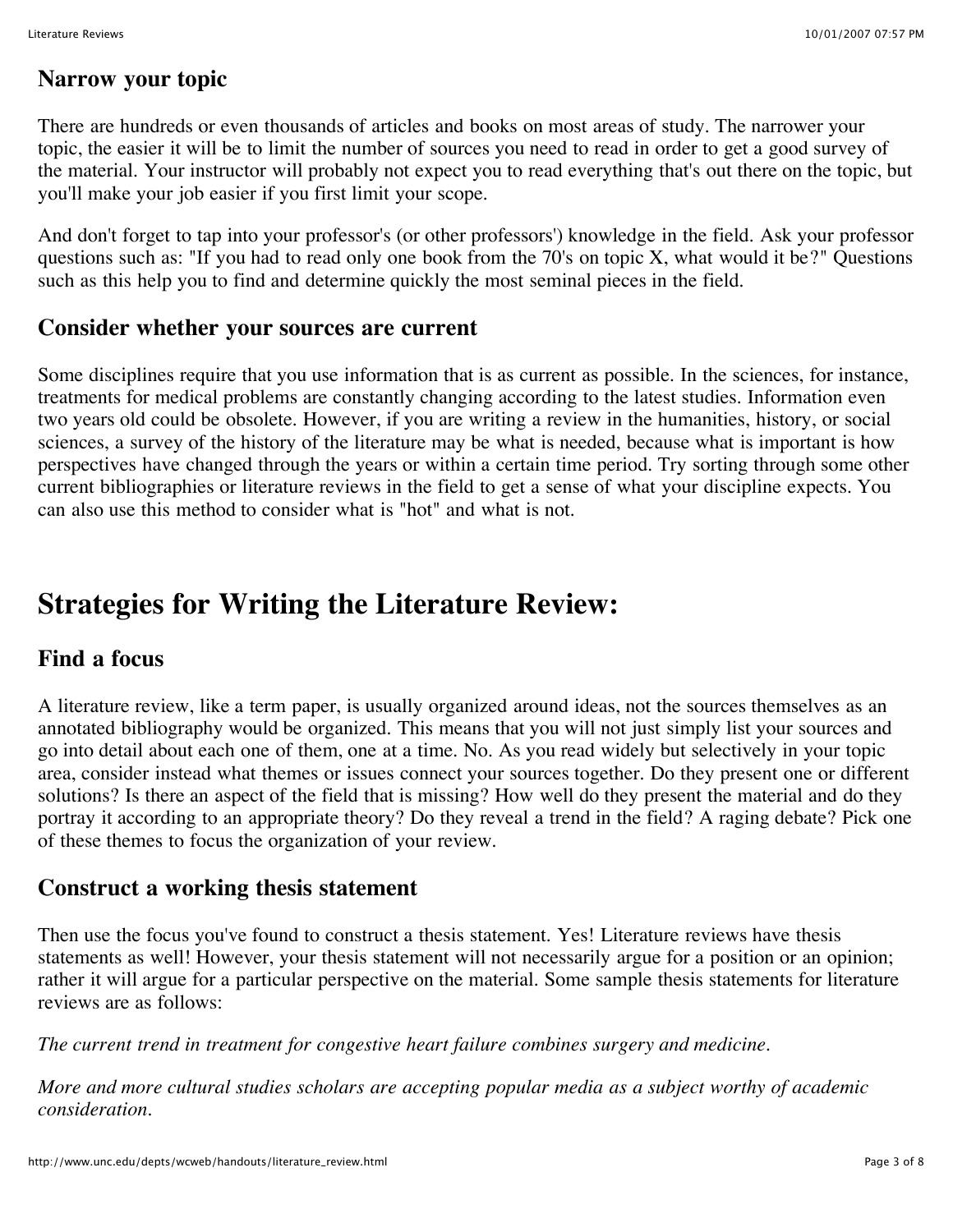See our handout for more information on how to construct thesis statements (http://www.unc.edu/depts/wcweb/handouts/thesis.html) .

# **Consider organization**

You've got a focus, and you've narrowed it down to a thesis statement. Now what is the most effective way of presenting the information? What are the most important topics, subtopics, etc., that your review needs to include? And in what order should you present them? Develop an organization for your review at both a global and local level:

#### **First, cover the basic categories**

Just like most academic papers, literature reviews also must contain at least three basic elements: an introduction or background information section; the body of the review containing the discussion of sources; and, finally, a conclusion and/or recommendations section to end the paper.

*Introduction:* Gives a quick idea of the topic of the literature review, such as the central theme or organizational pattern.

*Body:* Contains your discussion of sources and is organized either chronologically, thematically, or methodologically (see below for more information on each).

*Conclusions/Recommendations:* Discuss what you have drawn from reviewing literature so far. Where might the discussion proceed?

#### **Organizing the body**

Once you have the basic categories in place, then you must consider how you will present the sources themselves within the body of your paper. Create an organizational method to focus this section even further.

To help you come up with an overall organizational framework for your review, consider the following scenario and then three typical ways of organizing the sources into a review:

You've decided to focus your literature review on materials dealing with sperm whales. This is because you've just finished reading Moby Dick, and you wonder if that whale's portrayal is really real. You start with some articles about the physiology of sperm whales in biology journals written in the 1980's. But these articles refer to some British biological studies performed on whales in the early 18th century. So you check those out. Then you look up a book written in 1968 with information on how sperm whales have been portrayed in other forms of art, such as in Alaskan poetry, in French painting, or on whale bone, as the whale hunters in the late 19th century used to do. This makes you wonder about American whaling methods during the time portrayed in Moby Dick, so you find some academic articles published in the last five years on how accurately Herman Melville portrayed the whaling scene in his novel.

#### *Chronological:*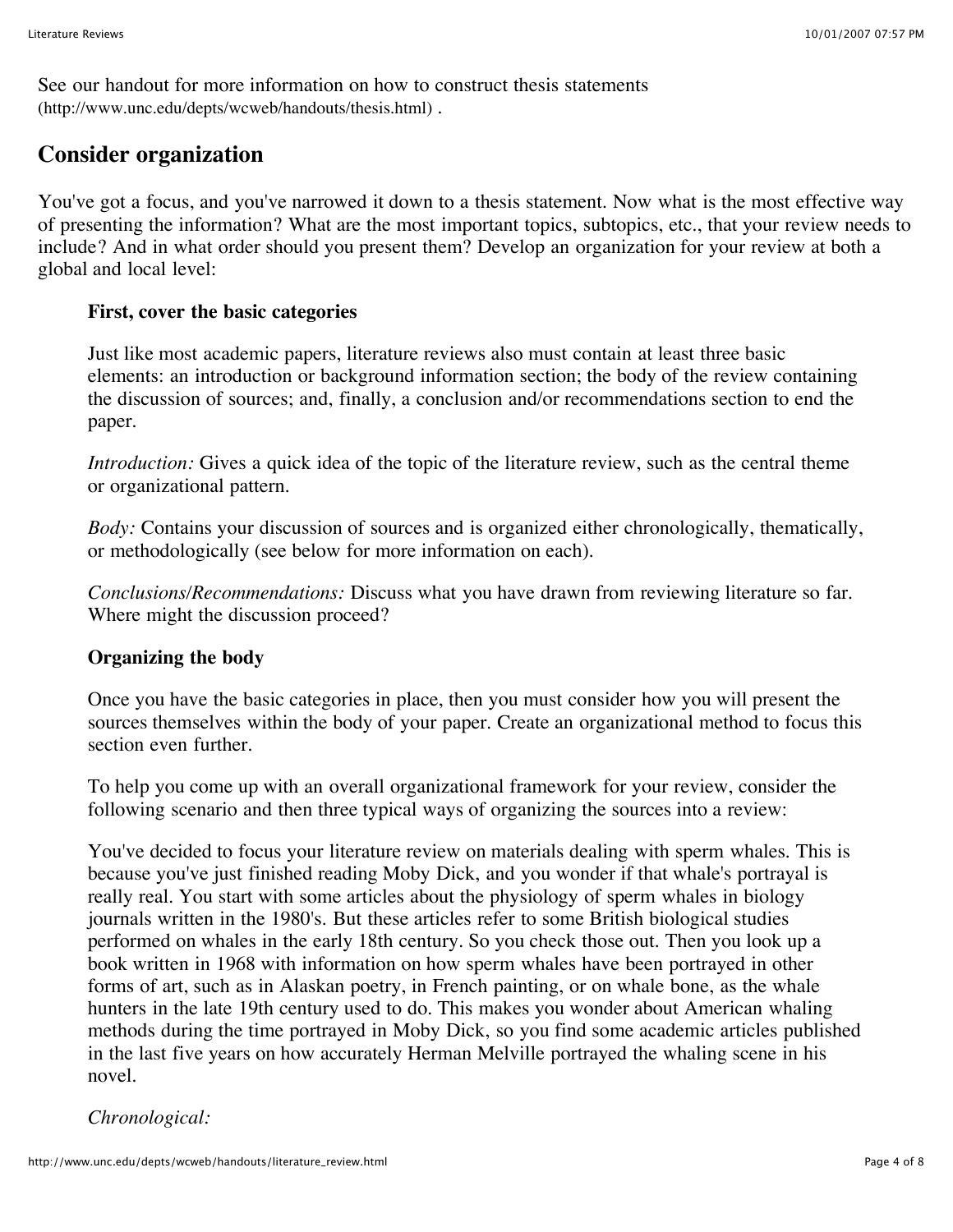If your review follows the chronological method, you could write about the materials above according to when they were published. For instance, first you would talk about the British biological studies of the 18th century, then about Moby Dick, published in 1851, then the book on sperm whales in other art (1968), and finally the biology articles (1980s) and the recent articles on American whaling of the 19th century. But there is relatively no continuity among subjects here. And notice that even though the sources on sperm whales in other art and on American whaling are written recently, they are about other subjects/objects that were created much earlier. Thus, the review loses its chronological focus.

#### *By Publication*

Order your sources by publication chronology, then, only if the order demonstrates a more important trend. For instance, you could order a review of literature on biological studies of sperm whales if the progression revealed a change in dissection practices of the researchers who wrote and/or conducted the studies.

#### *By Trend*

A better way to organize the above sources chronologically is to examine the sources under another trend, such as the history of whaling. Then your review would have subsections according to eras within this period. For instance, the review might examine whaling from pre-1600-1699, 1700-1799, and 1800-1899. Under this method, you would combine the recent studies on American whaling in the 19th century with Moby Dick itself in the 1800-1899 category, even though the authors wrote a century apart.

#### *Thematic:*

Thematic reviews of literature are organized around a topic or issue, rather than the progression of time. However, progression of time may still be an important factor in a thematic review. For instance, the sperm whale review could focus on the development of the harpoon for whale hunting. While the study focuses on one topic, harpoon technology, it will still be organized chronologically. The only difference here between a "chronological" and a "thematic" approach is what is emphasized the most: the development of the harpoon or the harpoon technology.

But more authentic thematic reviews tend to break away from chronological order. For instance, a thematic review of material on sperm whales might examine how they are portrayed as "evil" in cultural documents. The subsections might include how they are personified, how their proportions are exaggerated, and their behaviors misunderstood. A review organized in this manner would shift between time periods within each section according to the point made.

#### *Methodological:*

A methodological approach differs from the two above in that the focusing factor usually does not have to do with the content of the material. Instead, it focuses on the "methods" of the researcher or writer. For the sperm whale project, one methodological approach would be to look at cultural differences between the portrayal of whales in American, British, and French art work. Or the review might focus on the economic impact of whaling on a community. A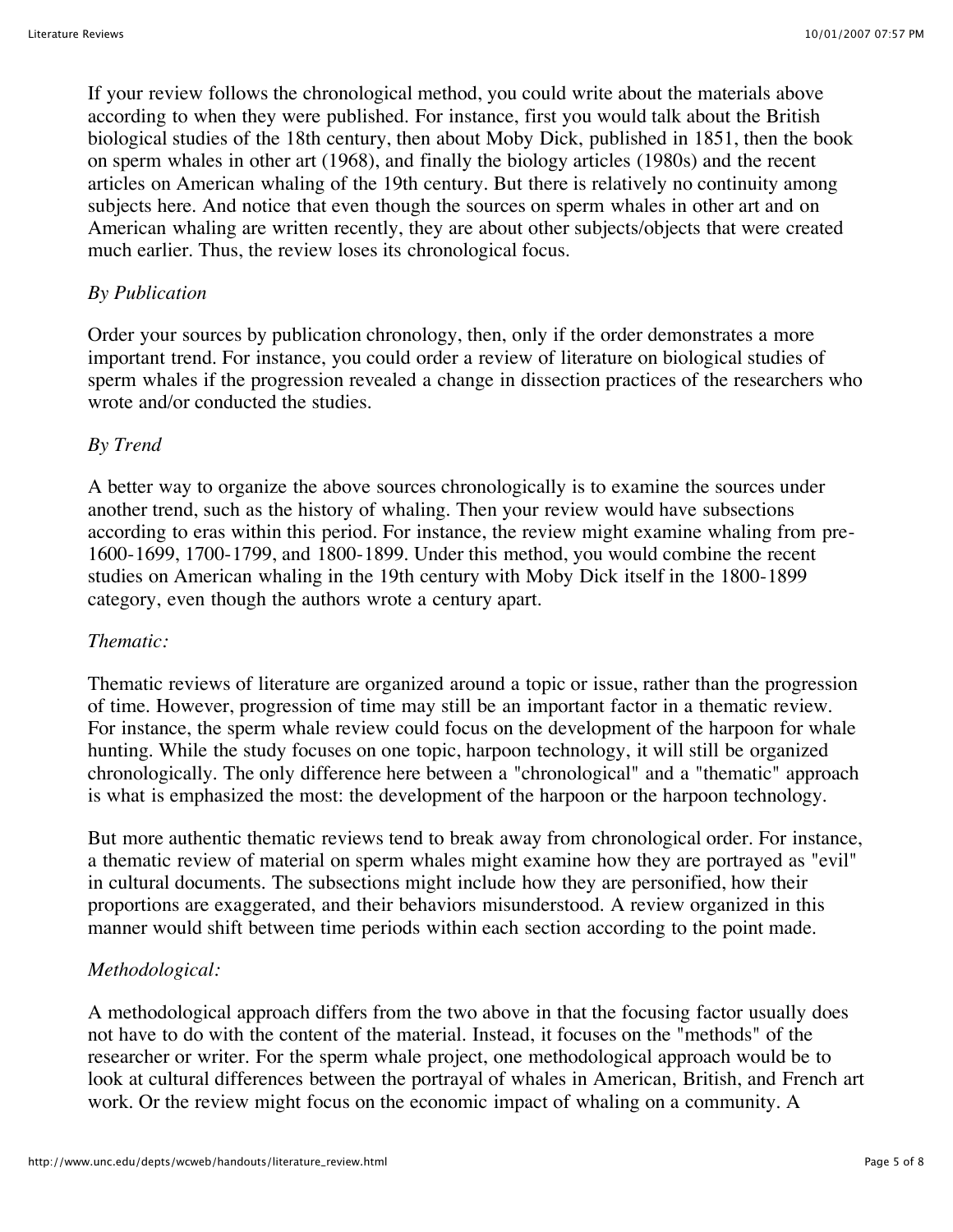methodological scope will influence either the types of documents in the review or the way in which these documents are discussed.

Once you've decided on the organizational method for the body of the review, the sections you need to include in the paper should be easy to figure out. They should arise out of your organizational strategy. In other words, a chronological review would have subsections for each vital time period. A thematic review would have subtopics based upon factors that relate to the theme or issue.

Sometimes, though, you might need to add additional sections that are necessary for your study, but do not fit in the organizational strategy of the body. What other sections you include in the body is up to you. Put in only what is necessary. Here are a few other sections you might want to consider:

*Current Situation*: Information necessary to understand the topic or focus of the literature review.

*History*: The chronological progression of the field, the literature, or an idea that is necessary to understand the literature review, if the body of the literature review is not already a chronology.

*Methods and/or Standards*: The criteria you used to select the sources in your literature review or the way in which you present your information. For instance, you might explain that your review includes only peer-reviewed articles and journals.

*Questions for Further Research*: What questions about the field has the review sparked? How will you further your research as a result of the review?

# **Begin Composition**

Once you've settled on a general pattern of organization, you're ready to write each section. There are a few guidelines you should follow during the writing stage as well. Here is a sample paragraph from a literature review about sexism and language to illuminate the following discussion:

However, other studies have shown that even gender-neutral antecedents are more likely to produce masculine images than feminine ones (Gastil, 1990). Hamilton (1988) asked students to complete sentences that required them to fill in pronouns that agreed with gender-neutral antecedents such as "writer," "pedestrian," and "persons." The students were asked to describe any image they had when writing the sentence. Hamilton found that people imagined 3.3 men to each woman in the masculine "generic" condition and 1.5 men per woman in the unbiased condition. Thus, while ambient sexism accounted for some of the masculine bias, sexist language amplified the effect. (Source: Erika Falk and Jordan Mills, "Why Sexist Language Affects Persuasion: The Role of Homophily, Intended Audience, and Offense," Women and Language19:2.

### **Use evidence**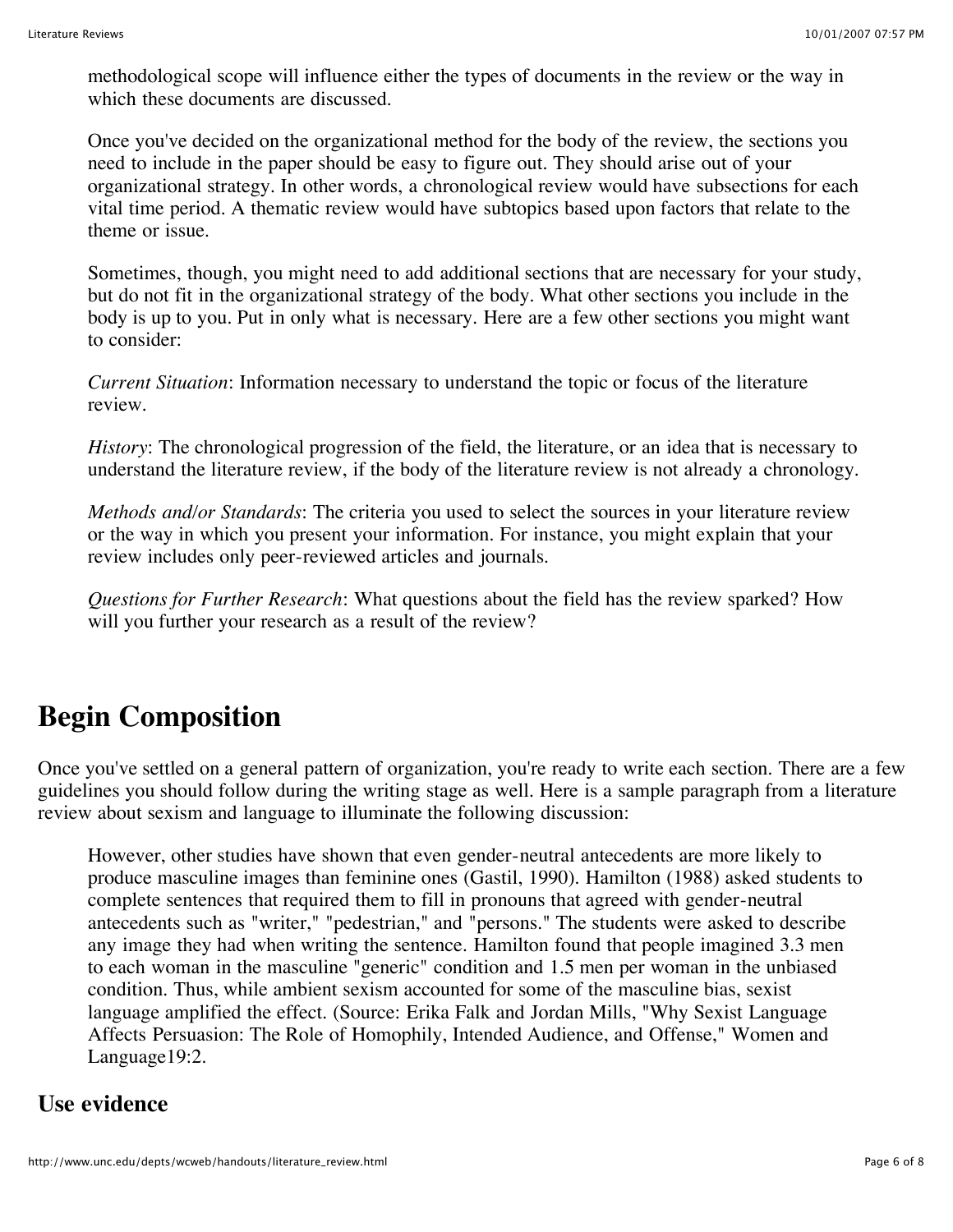In the example above, the writers refer to several other sources when making their point. A literature review in this sense is just like any other academic research paper. Your interpretation of the available sources must be backed up with evidence to show that what you are saying is valid.

### **Be selective**

Select only the most important points in each source to highlight in the review. The type of information you choose to mention should relate directly to the review's focus, whether it is thematic, methodological, or chronological.

# **Use quotes sparingly**

Falk and Mills do not use any direct quotes. That is because the survey nature of the literature review does not allow for in-depth discussion or detailed quotes from the text. Some short quotes here and there are okay, though, if you want to emphasize a point, or if what the author said just cannot be rewritten in your own words. Notice that Falk and Mills do quote certain terms that were coined by the author, not common knowledge, or taken directly from the study. But if you find yourself wanting to put in more quotes, check with your instructor.

### **Summarize and synthesize**

Remember to summarize and synthesize your sources within each paragraph as well as throughout the review. The authors here recapitulate important features of Hamilton's study, but then synthesize it by rephrasing the study's significance and relating it to their own work.

# **Keep your own voice**

While the literature review presents others' ideas, your voice (the writer's) should remain front and center. Notice that Falk and Mills weave references to other sources into their own text, but they still maintain their own voice by starting and ending the paragraph with their own ideas and their own words. The sources support what Falk and Mills are saying.

# **Use caution when paraphrasing**

When paraphrasing a source that is not your own, be sure to represent the author's information or opinions accurately and in your own words. In the preceding example, Falk and Mills either directly refer in the text to the author of their source, such as Hamilton, or they provide ample notation in the text when the ideas they are mentioning are not their own, for example, Gastil's. For more information, please see our handout on plagiarism (http://www.unc.edu/depts/wcweb/handouts/plagiarism.html) .

# **Revise, revise, revise**

Draft in hand? Now you're ready to revise. Spending a lot of time revising is a wise idea, because your